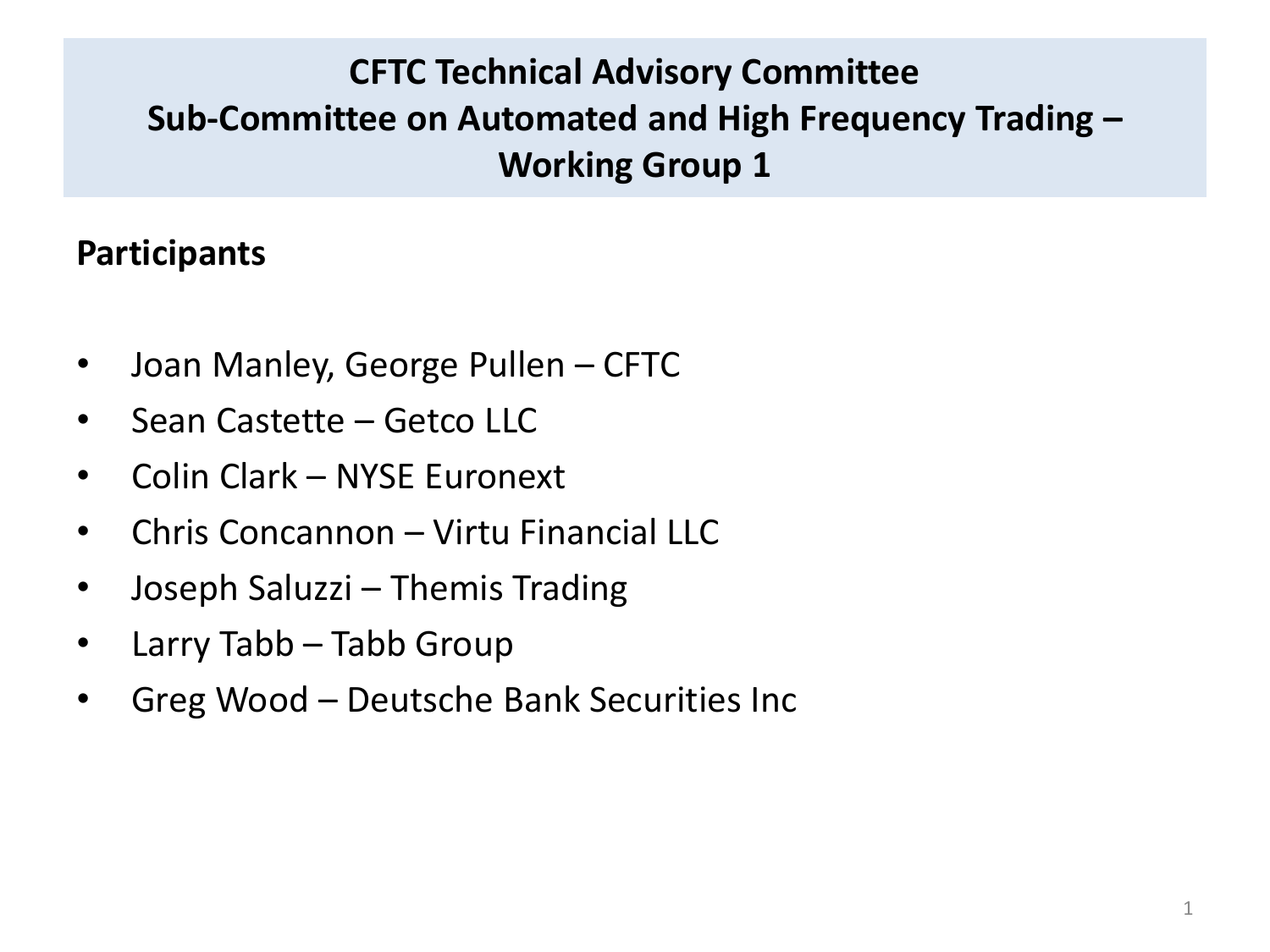**What is the definition of high frequency trading within the context of automated trading systems (ATS)?**

- The term "HFT" has many connotations. We have approached the above question by focusing on how HFT provides a mechanism for various types of interaction with a marketplace.
- The definition is intentionally neutral with regards to trading strategies and avoids mentioning the following:
	- Holding times
	- Cancellation ratios
	- Good or bad behavior, e.g. liquidity provision or market abuse.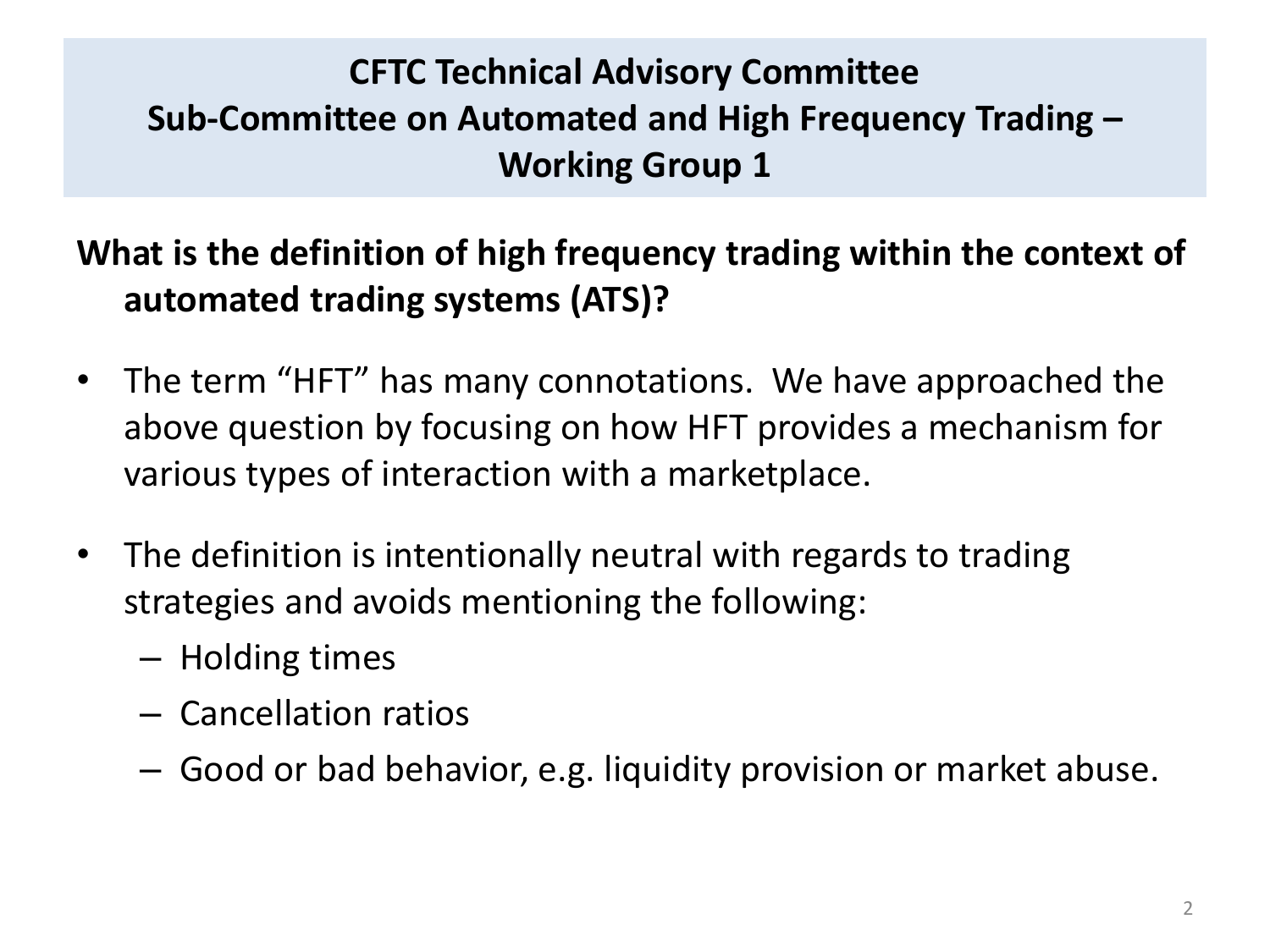**What is the definition of high frequency trading within the context of automated trading systems (ATS)?**

#### **Draft Definition, May 2012:**

High frequency trading is a form of automated trading that employs:

- (a) algorithms for decision making, order initiation, generation, routing, or execution, for each individual transaction without human direction;
- (b) low-latency technology that is designed to minimize response times, including proximity and co-location services;
- (c) high speed connections to markets for order entry; and
- (d) high message rates (orders, quotes or cancellations).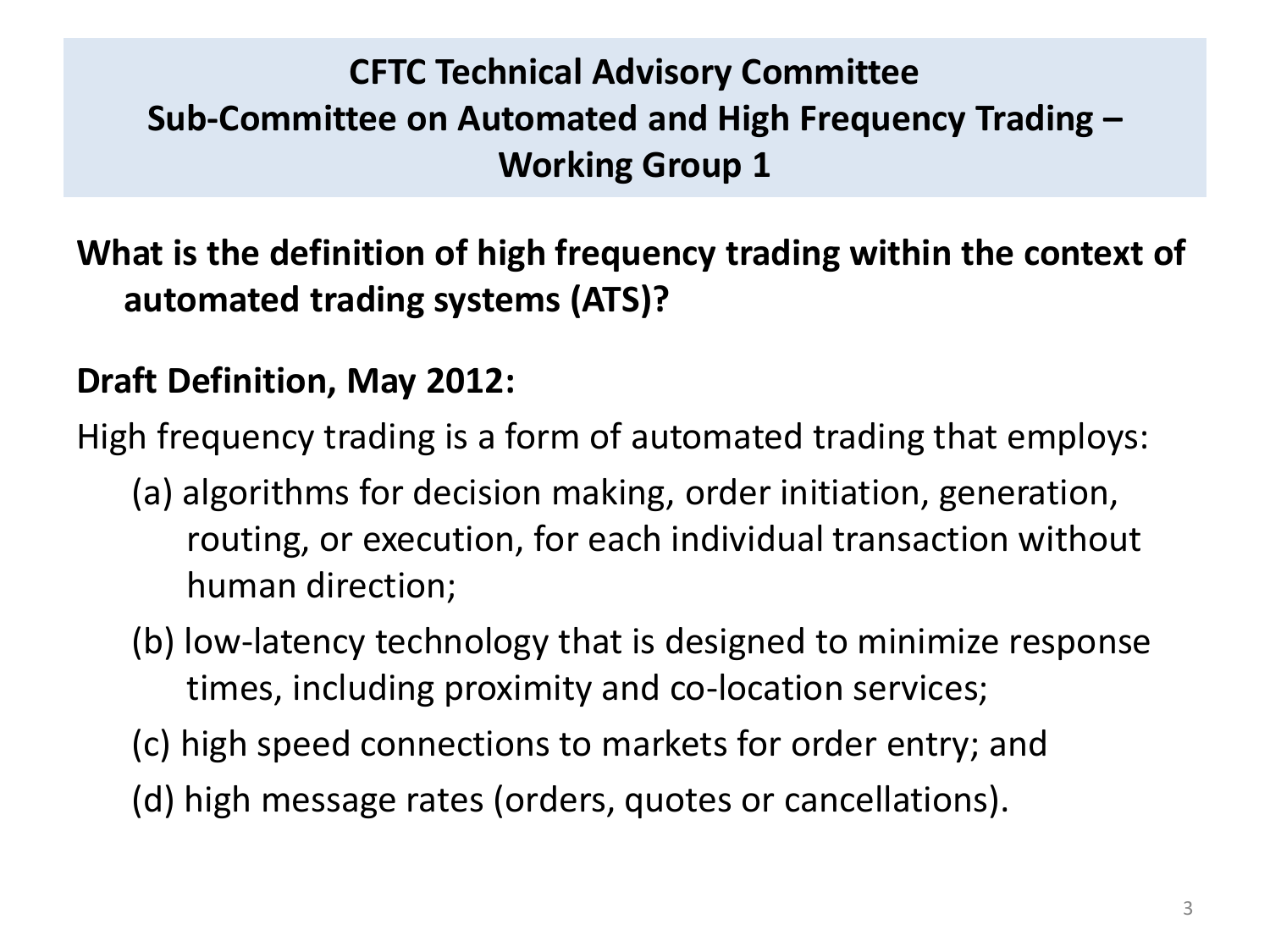The draft definition is intended to:

- Utilize carefully chosen language that has a recognized **legal** interpretation.
- Emphasize a **mechanical** description of high frequency trading that is deliberately neutral regarding types of trading strategies and how they interact with the marketplace;
- Utilize **cumulative** criteria, so that only a trading system that meets all 4 criteria can be defined as "high frequency";
- Provide a **broad** basis for other working groups to build upon, notably Working Group 2 (Multiple Categories of HFT) and Working Group 3 (Oversight, Surveillance and Economic Analysis);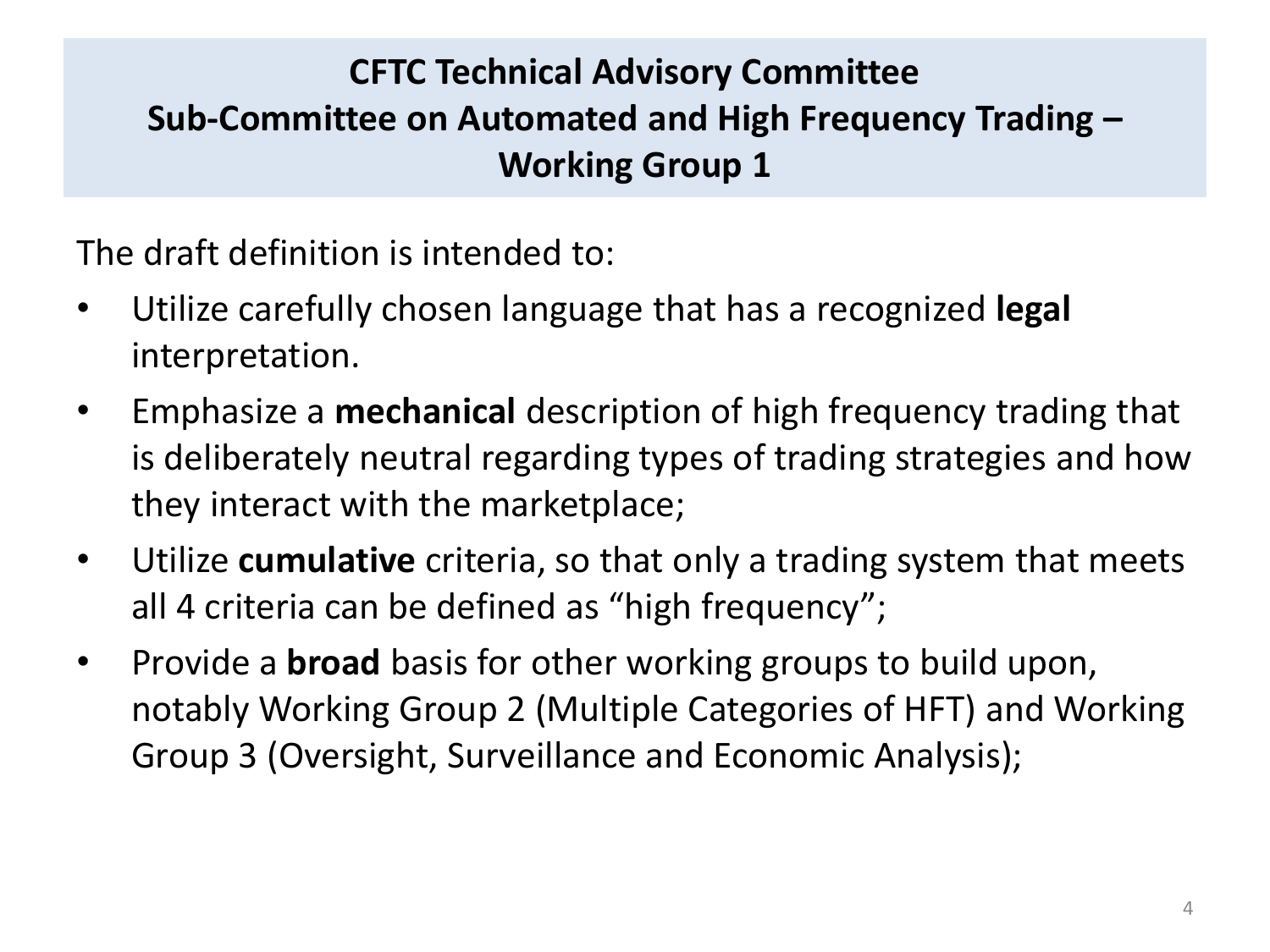- *(a) algorithms for decision making, order initiation, generation, routing, or execution, for each individual transaction without human direction;*
- Orders sent to an electronic marketplace<sup>1</sup> must be generated by computer-based decision making – "the algorithm" - as opposed to being sent by a human (e.g. "point-and-click").
- This broad definition can include any automated trading system including broker- or vendor-supplied execution algorithms.
- A **transaction** is defined as a bid, ask, order or trade. This is intended to cover providing liquidity to the market as well as taking liquidity from the market.

<sup>&</sup>lt;sup>1</sup>An electronic marketplace can be an exchange, alternative trading system, swap execution facility or other source of electronic liquidity.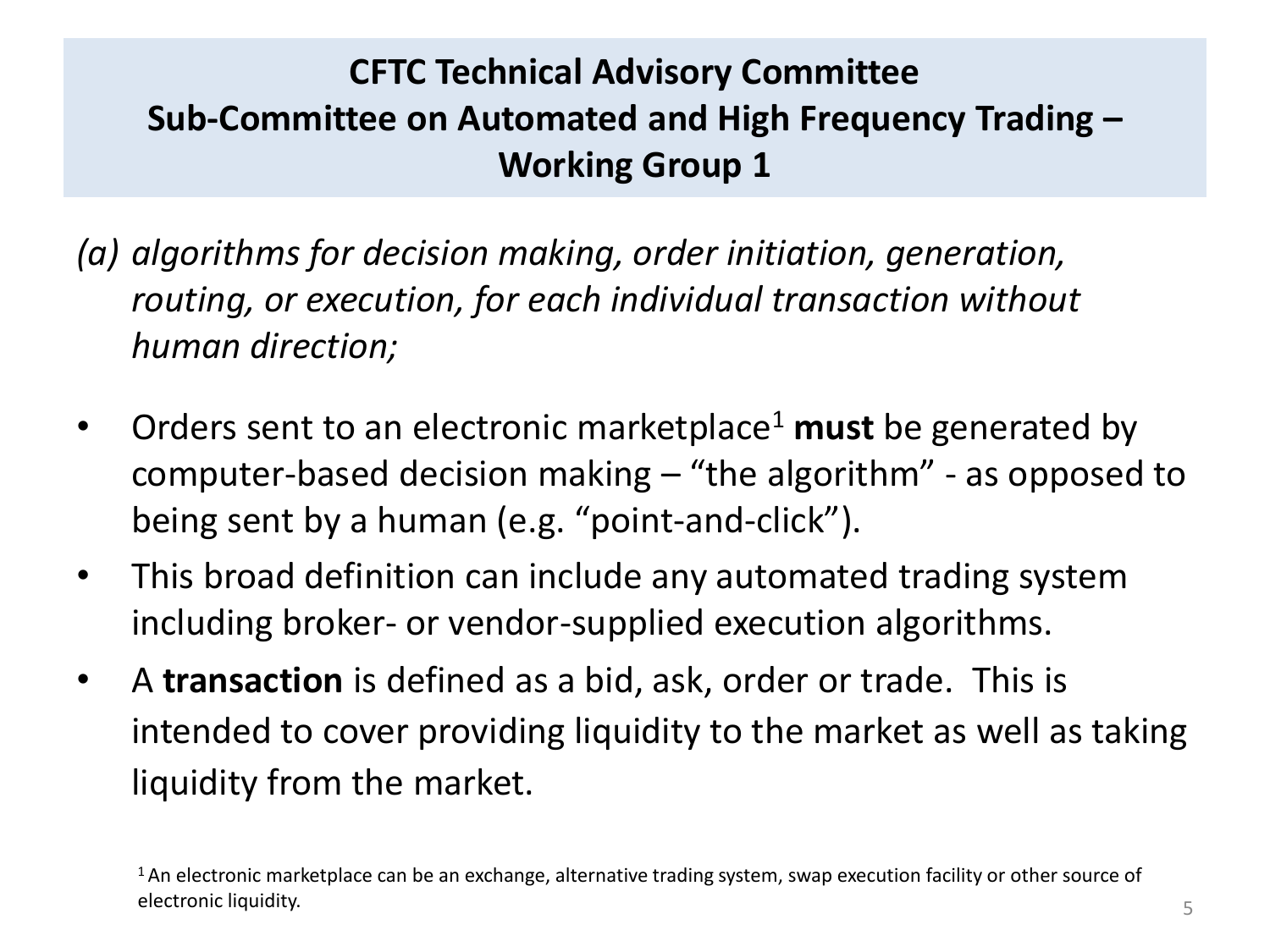*(b) low-latency technology that is designed to minimize response times, including proximity and co-location services;* 

- The algorithm **must** utilize low latency technology to minimize its time to access the marketplace.
- This covers a broad range of solutions specifically deployed for reducing latency, including the hardware and software utilized to run the algorithm.
- To minimize network latency the algorithm should be as close as possible to the marketplace, and will utilize proximity and colocation solutions<sup>2</sup> depending on what is available for the market place or appropriate for the trading strategy employed.

<sup>2</sup>Proximity and co-location services include those provided by an exchange, broker or vendor to reduce the latency of accessing an electronic marketplace.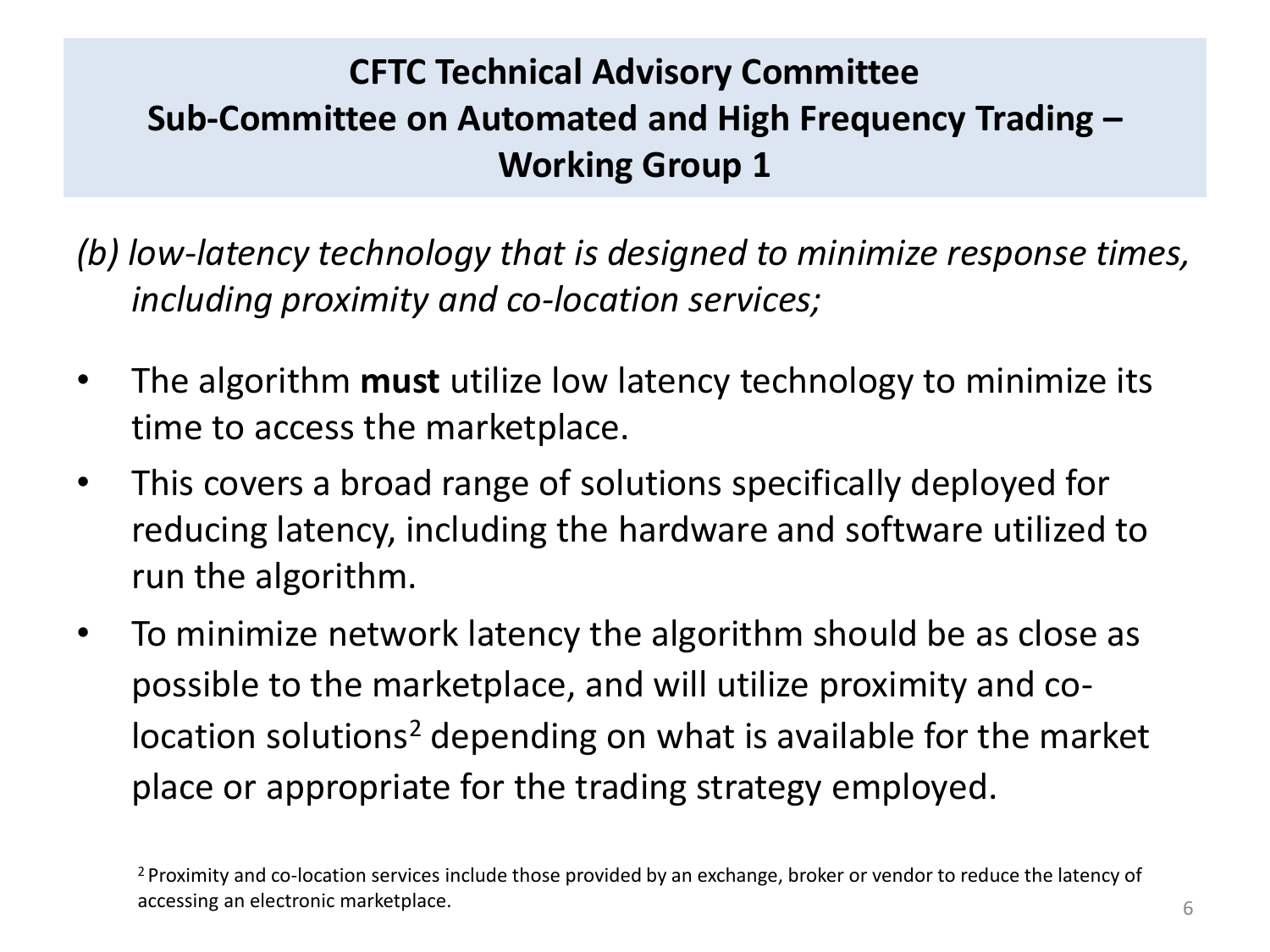*(c) high speed connections to markets for order entry;* 

- The algorithm **must** utilize a high speed connection to the marketplace.
- This covers direct access to a market, whether through membership or sponsorship, or a broker or vendor supplied software designed to facilitate trading speed.
- If the algorithm utilizes latent broker DMA connections to the marketplace then it does not meet this criteria.
- Note that the definition intentionally focuses on the speed of order entry as opposed to the speed that an algorithm may require for market data, including bids, asks, trades and news feeds.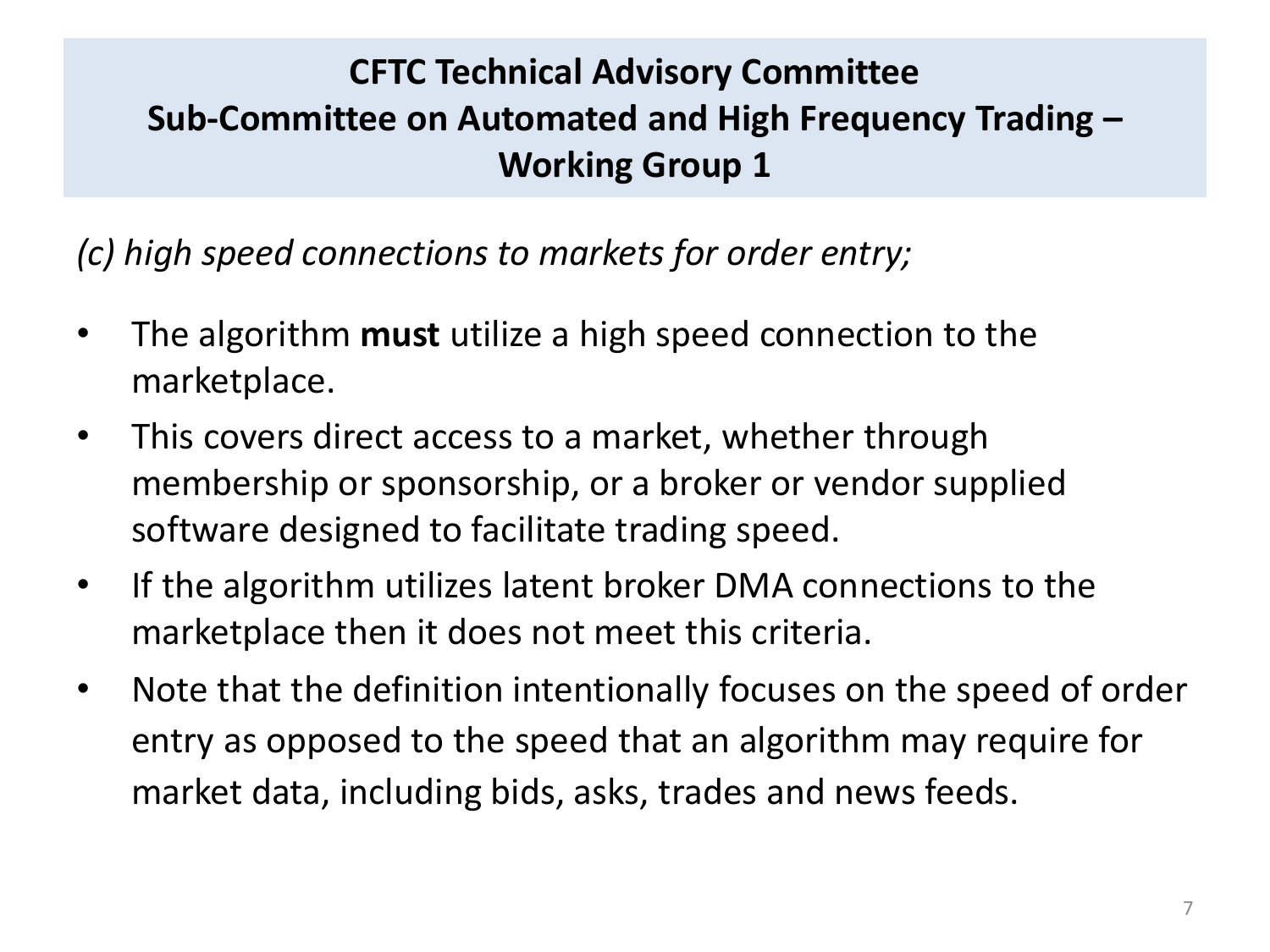*(d) high message rates (orders, quotes or cancellations).*

- Many algorithms<sup>3</sup> meet the criteria defined in (a), (b) and (c), but to be considered high frequency, the algorithm **must** employ high rates of messages submitted to the market.
- The question of what constitutes a "high message rate" requires wider discussion since it incorporates factors such as:
	- the beneficial owner behind the activity;
	- the length of the observation period;
	- comparison with the overall market activity during that period;
	- relative concentration or fragmentation of activity.

<sup>3</sup>It would be challenging to tag individual trading strategies sent to the marketplace, though it **is** straightforward to identify **types** of connections – e.g. denoting a connection that is used for broker execution algorithms or DMA, vendor-specific systems, or a single participant's proprietary trading system. Where multiple participants share the same broker connection, each individual firm should be clearly identified to facilitate market surveillance.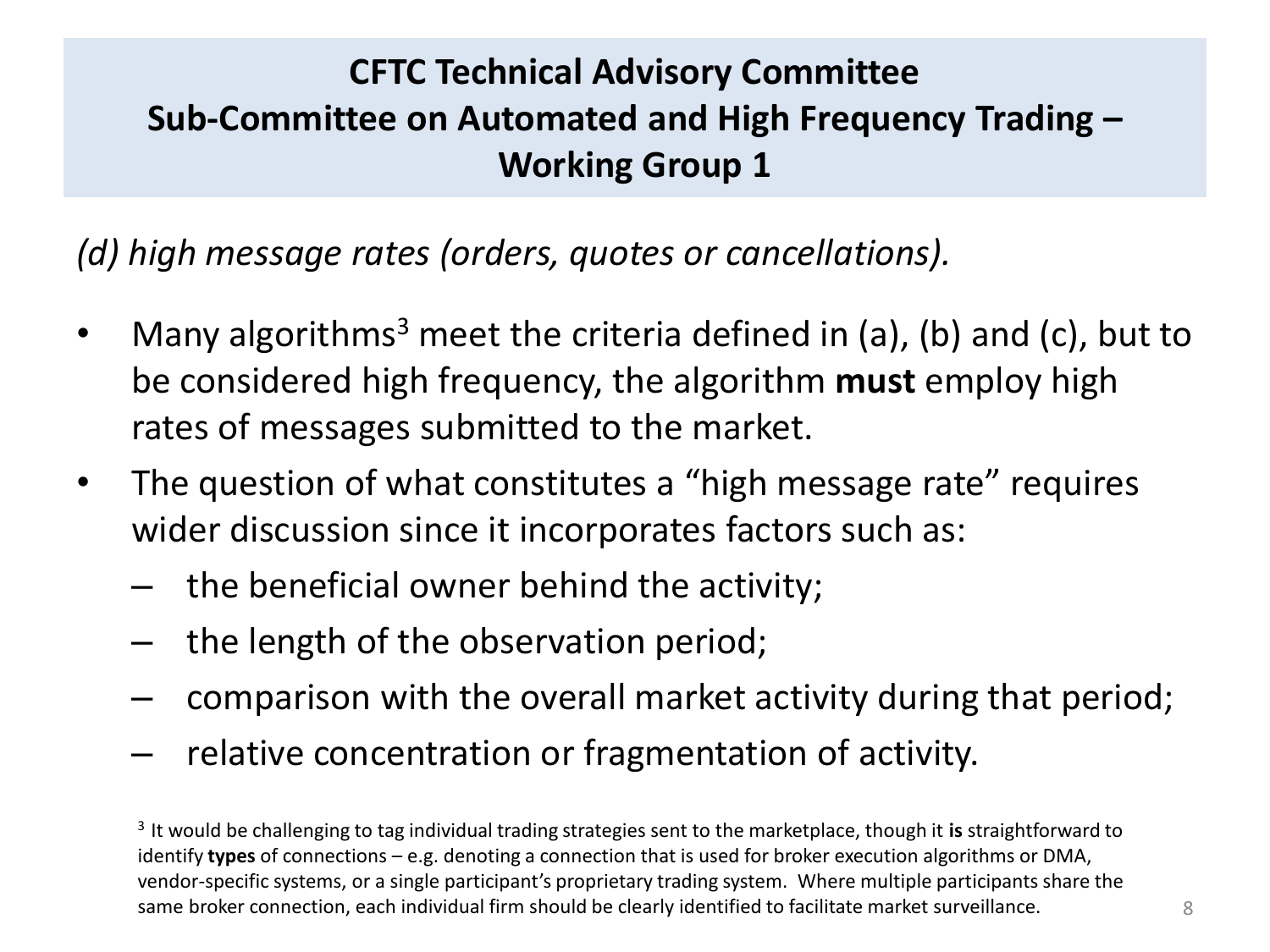#### **Summary**

- It is important to recognize that high frequency trading is a means rather than an end in itself, and that there are many types of market activity that can be potentially labeled as "HFT";
- The definition is intended to be used in context with the findings of Working Groups 2 and 3, particularly with regards to identifying specific types of strategies that require HFT, as well as identifying abusive practices that should be prohibited.
- A broader definition of HFT allows for inclusion of future practice as well as current practice.
- A narrower definition of HFT may lead to a regulatory arbitrage.